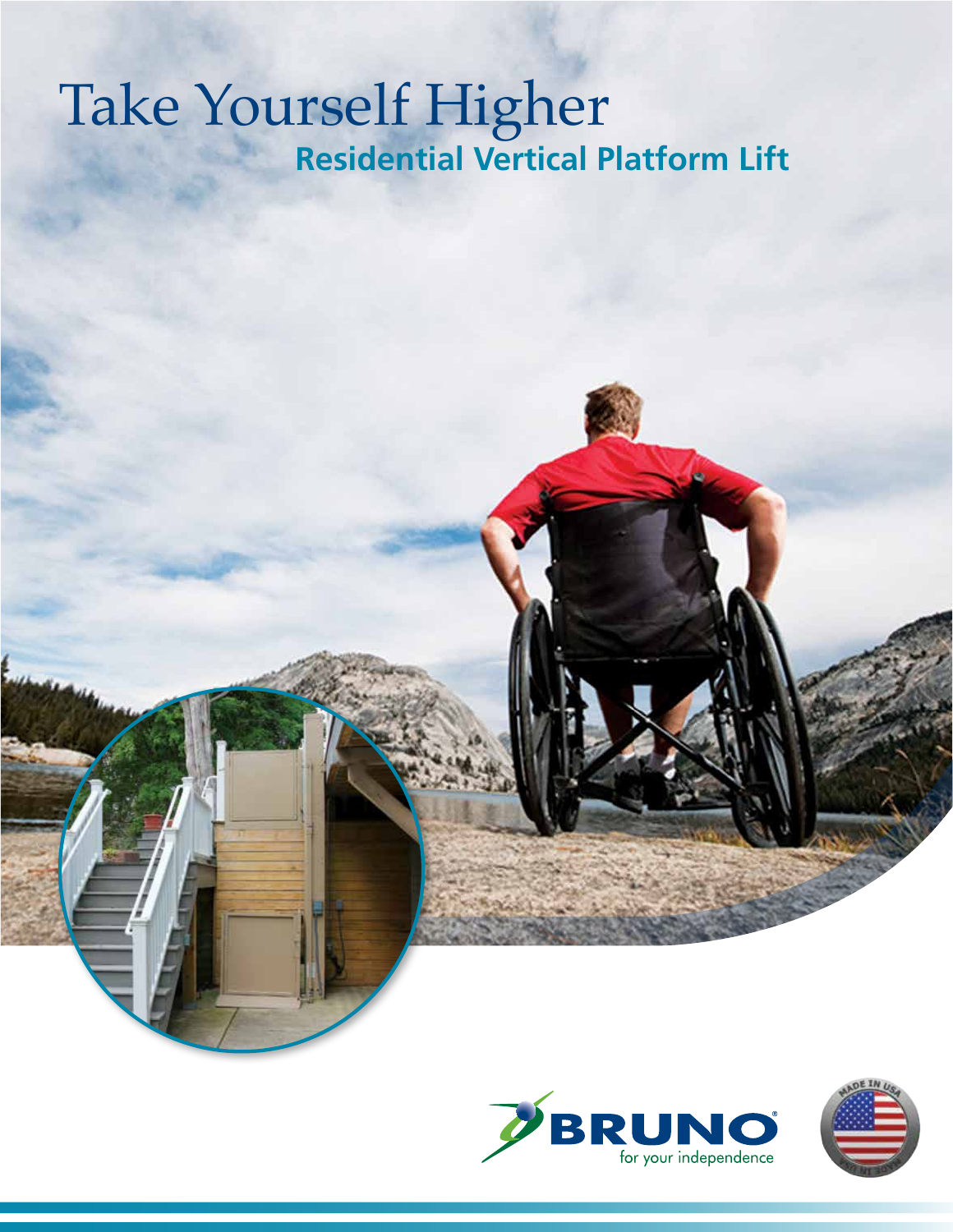Learn more at www.bruno.com

101 E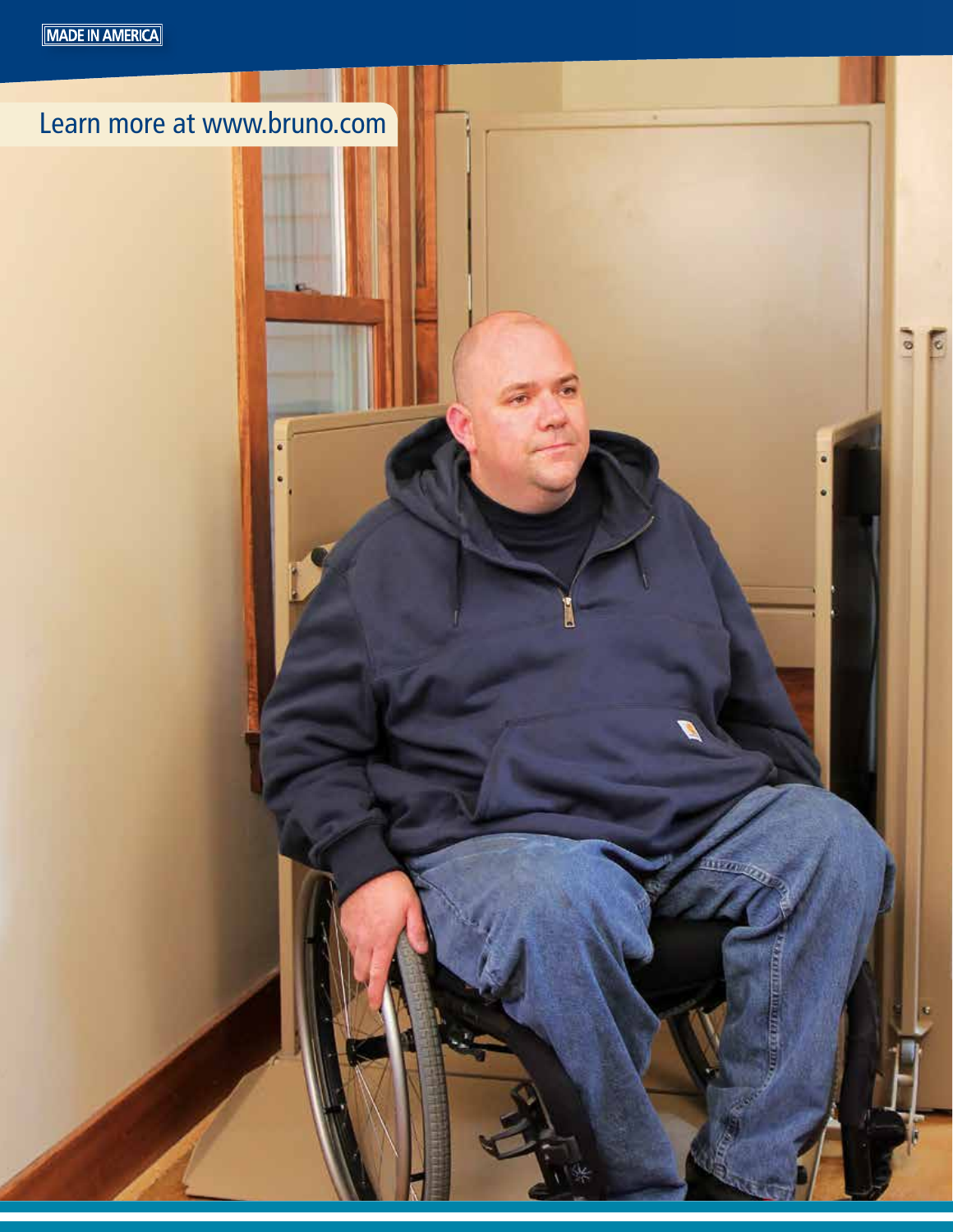## **RESIDENTIAL VPL**

## Count on Bruno Quality

- **EASY-TO-USE** Pressure control rocker switch up/down operation. Automatic self-lowering ramp folds down for smooth roll on/off access; folds up when in use to create a safety barrier..
- **HIGH-PERFORMANCE** Lift capacity of 750 lb/340 kg. Smooth, quiet ride. Made-in-the-USA quality.
- **SAFE** Unit shuts down when obstruction is touched under platform. Emergency stop switch on platform.
- **RELIABLE** Continuously charged DC battery-powered motor on lifts 10-feet and above ensures operation even in a power outage. Affordable AC in 4- and 6-feet units (DC battery powered optional) Gold warranty: 2 years, major components; 1 year, parts

## Fit Your Space and Life

- **Minimum Space. Maximum Reach** Space-efficient Bruno wheelchair lifts can access from up to 14-feet.
- **Indoor or Outdoor** Weather-resistant controls and specialized coating protect the unit. An optional canopy can protect you as well. Combat extreme winters with the optional cold weather package.





### **Options to Meet Your Needs**

- Top landing gate
- Landing call/send station
- Platform gate
- Platform canopy
- Multiple platform sizes and configurations
- Cold-weather package
- Paddle Controls
- DC battery powered in 4- and 6-feet units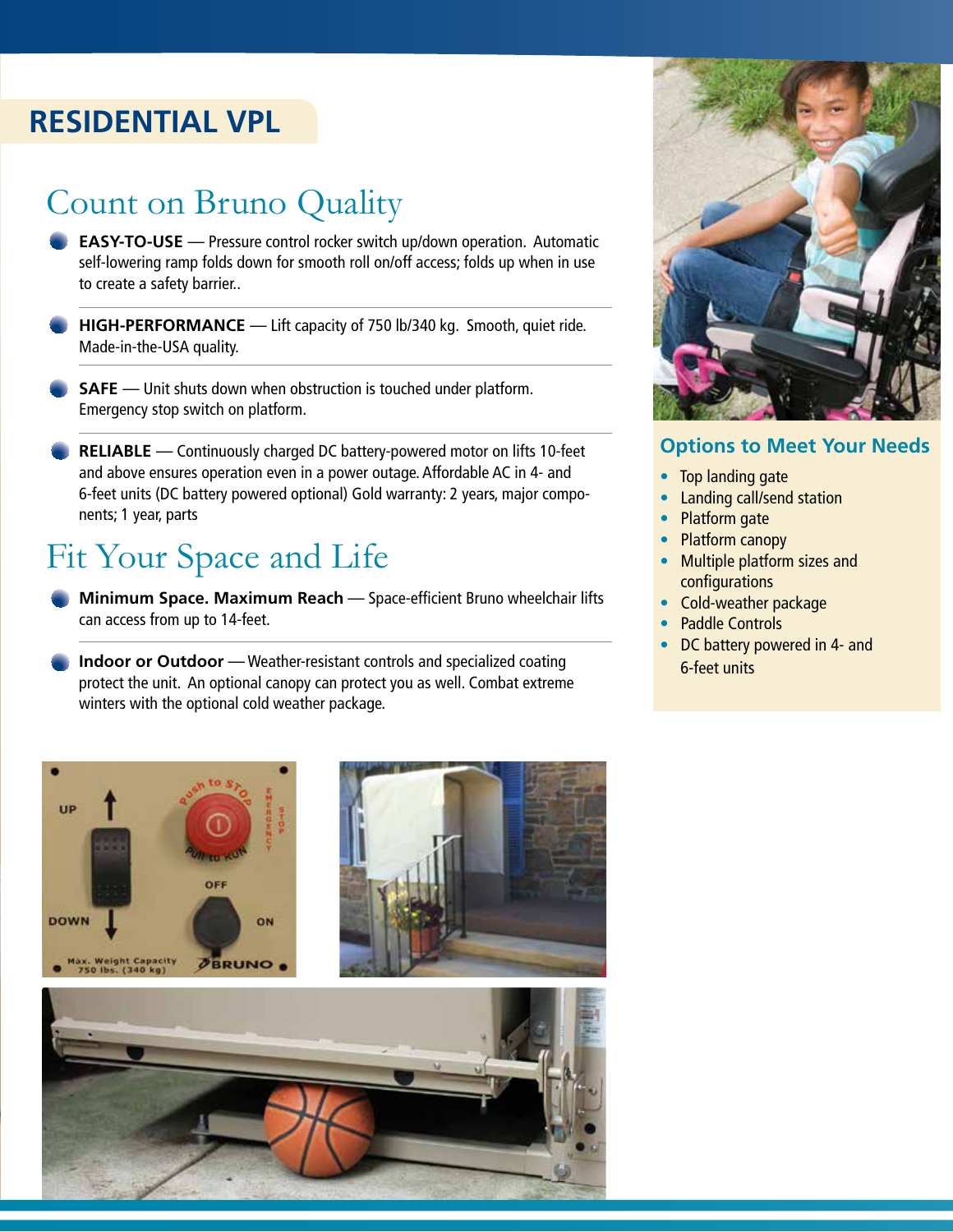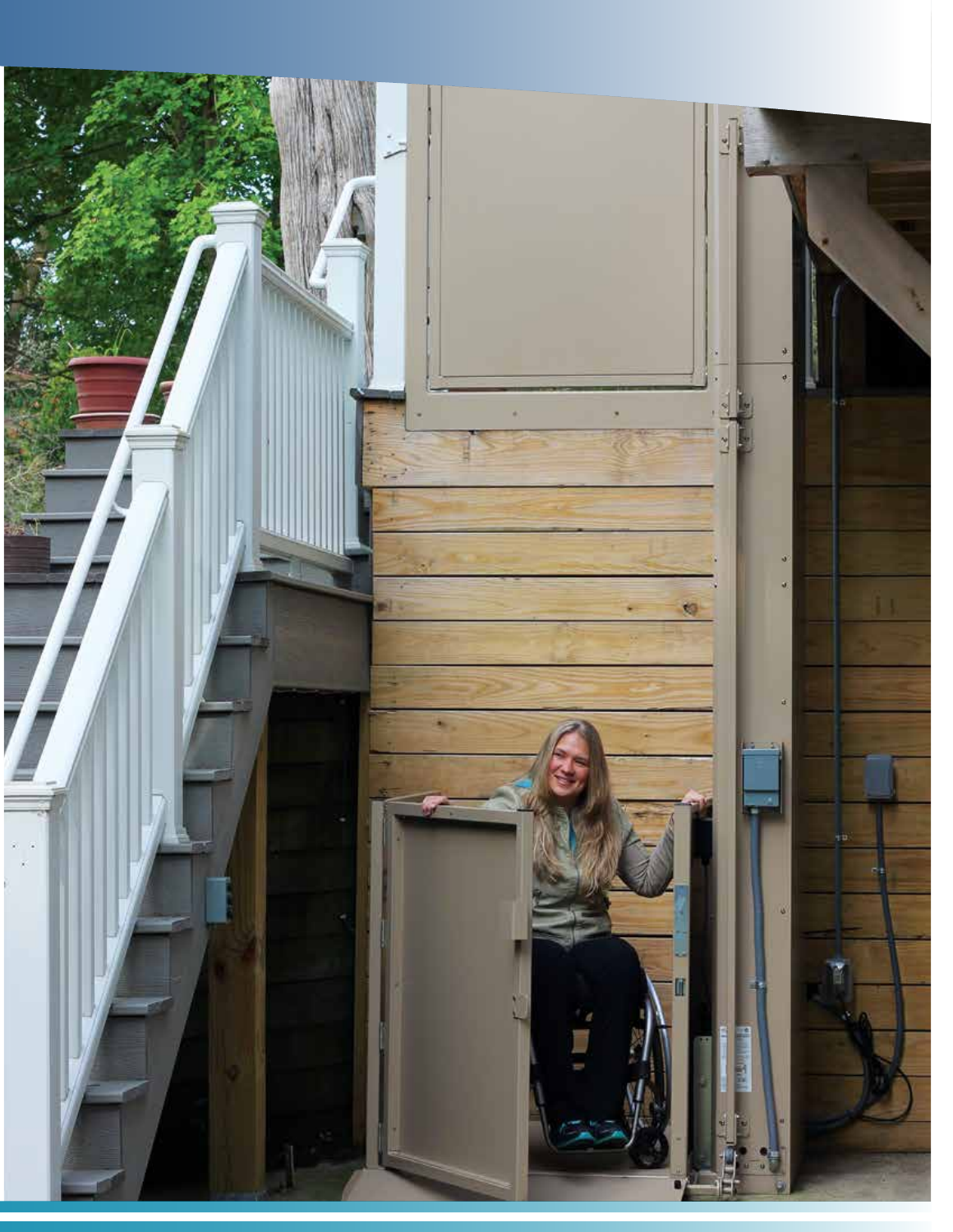# Give Your Life a Lift

Gain access to your porch, deck, or floor-to-floor without sacrificing space with a compact Bruno residential vertical platform lift. The quiet, smooth lift accommodates any wheelchair, power chair or scooter. Give yourself the freedom to get in and out of your home with just a push of a button. You're in control.

### Learn more at www.bruno.com